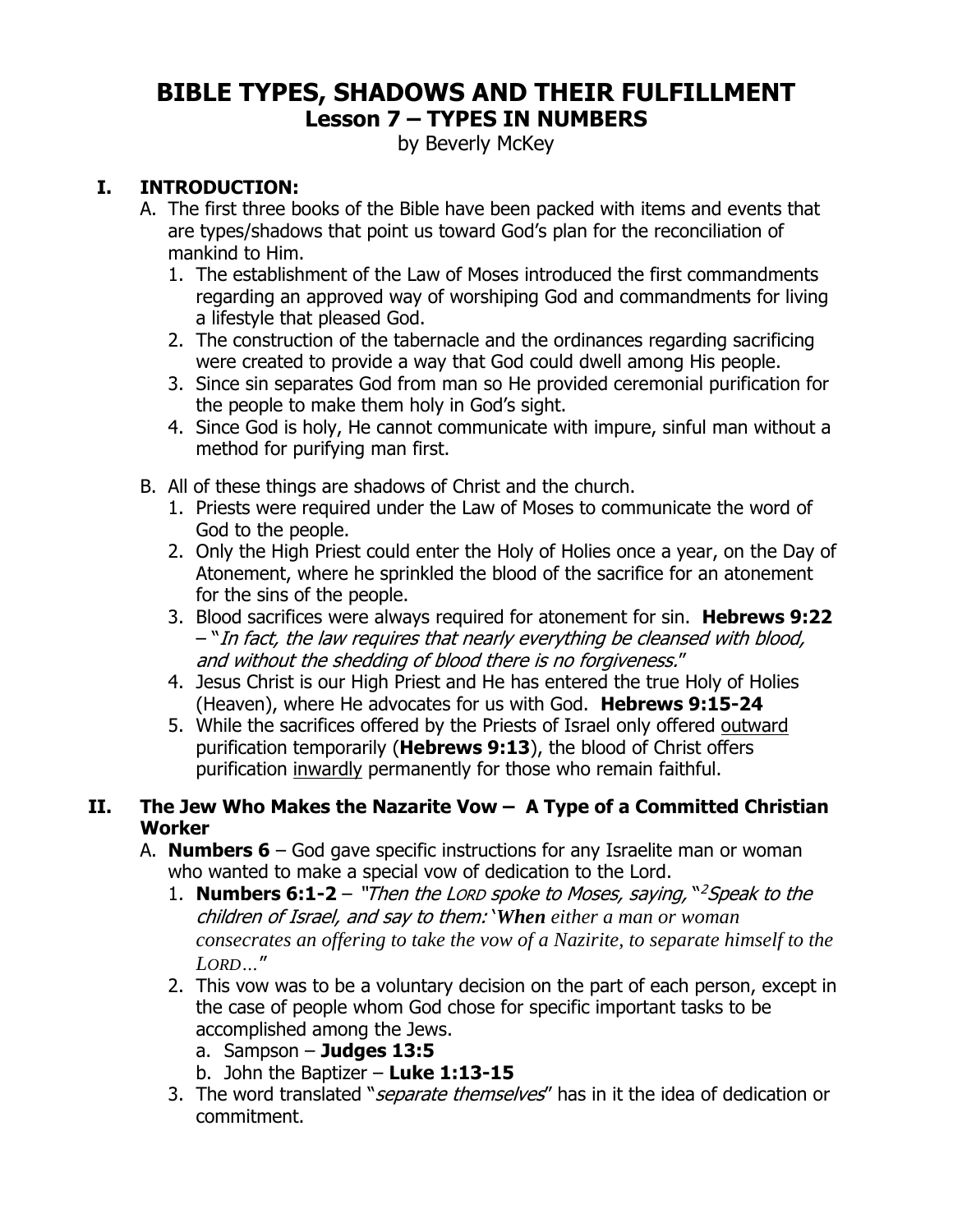- 4. A Nazarite may, therefore, be defined as being one who was set apart to do something out of the ordinary in the way of service for God.
- B. The rules attached to this special vow of service to God were very strict.
	- 1. **Verses 3-4** "…he shall separate himself from wine and similar drink; he shall drink neither vinegar made from wine nor vinegar made from similar drink; neither shall he drink any grape juice, nor eat fresh grapes or raisins. <sup>4</sup> All the days of his separation he shall eat nothing that is produced by the grapevine, from seed to skin."
		- a. No wine nor vinegar made from wine or similar drinks
		- b. No grape juice nor fresh grapes nor raisins made from grapes
		- c. Eat nothing produced from the grapevine, from the seed to the skin of the grape.
	- 2. **Verse 5**  "All the days of the vow of his separation no razor shall come upon his head; until the days are fulfilled for which he separated himself to the LORD, he shall be holy."
	- 3. **Verse 6-8**  " <sup>6</sup> All the days that he separates himself to the LORD he shall not go near a dead body. <sup>7</sup> He shall not make himself unclean even for his father or his mother, for his brother or his sister, when they die, because his separation to God is on his head. <sup>8</sup> All the days of his separation he shall be holy to the LORD."
		- a. Touching a dead body made the Israelite unclean according to **Numbers**  19:11 – "He who touches the dead body of anyone shall be unclean seven days."
		- b. Even if the dead person is a close relative, the Nazarite would become unclean if he touches their bodies.
		- c. Other scriptures confirm that touching the dead carcass of animals also made one unclean. **Leviticus 11:31, Deuteronomy 14:8**
	- 4. **Verse 9- 12**  " <sup>9</sup> And if anyone dies very suddenly beside him, and he defiles his consecrated head, then he shall shave his head on the day of his cleansing; on the seventh day he shall shave it. <sup>10</sup> Then on the eighth day he shall bring two turtledoves or two young pigeons to the priest, to the door of the tabernacle of meeting; <sup>11</sup> and the priest shall offer one as a sin offering and the other as a burnt offering, and make atonement for him, because he sinned in regard to the corpse; and he shall sanctify his head that same day."
		- a. This includes instances when the person touches a dead person by accident.
		- b. If the Nazirite did come in contact with a dead body, he was required to go through a cleansing ritual after his seven days of uncleanness.
			- 1) On the seventh day he must shave his head.
			- 2) On the eighth day he must make a sacrifice of two turtledoves or two young pigeons to the priest.
				- a) One of the birds would be offered by the priest as a sin offering.
				- b) The second bird would be a burnt offering as an atonement sacrifice for touching the dead body.
		- c. At this point, he must start begin a new vow of dedication; all of the days before his defilement are lost.
	- 5. There is also a ritual that must be performed when the days of the vow are completed.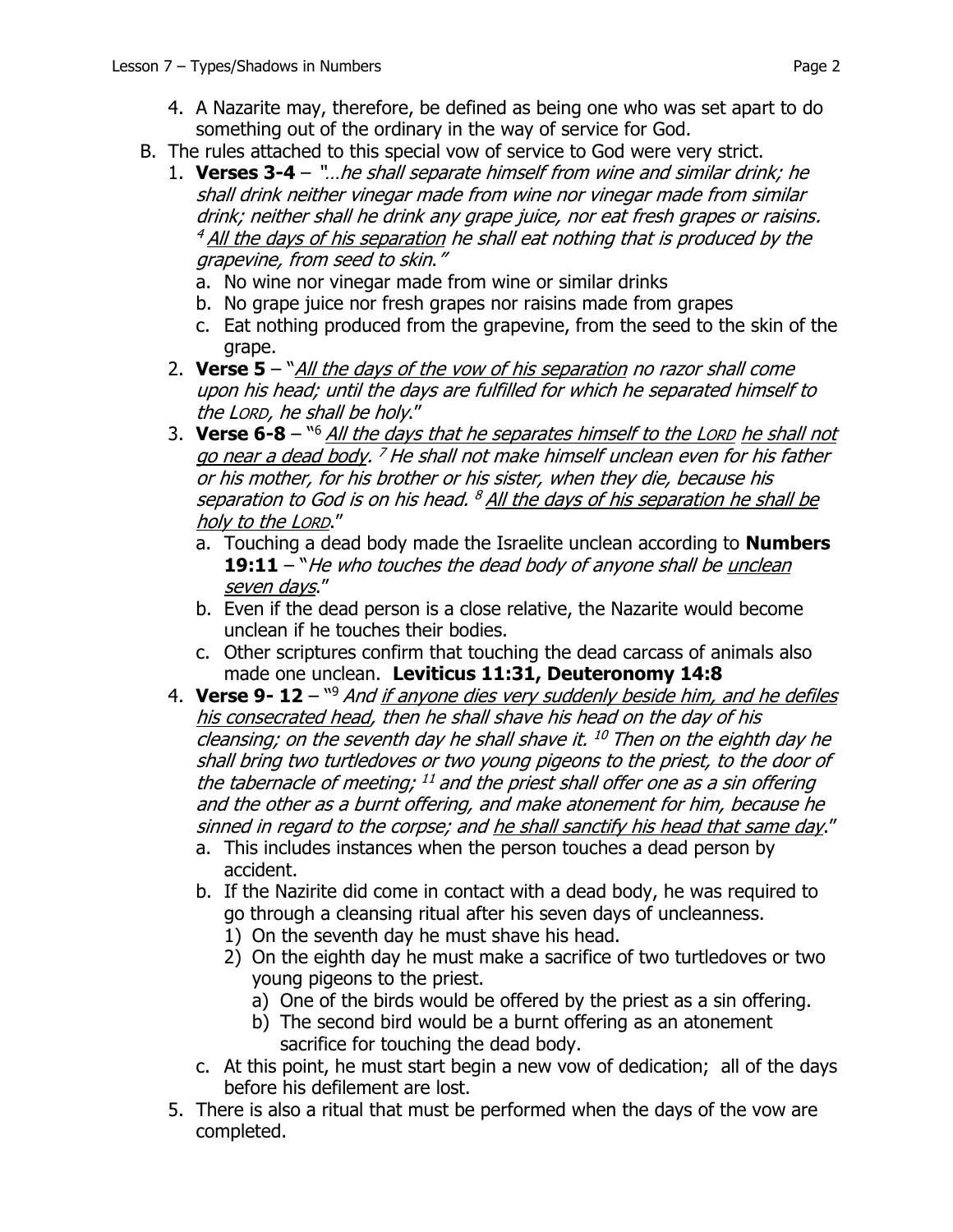- a. The length of days that the vow is in effect is to be set by the person making the vow.
- b. Usually they were a relatively short time, a few days or maybe even weeks, except those who were called as Nazarites by God and were dedicated from birth to keep the Nazarite vow for a lifetime. For example, Samuel, Samson, John the Baptizer.
- c. When the days of separation for the vow are fulfilled, he must go to the door of the tabernacle and present an offering to the Lord. **Vs 14-15**
	- 1) One male lamb in its first year without blemish as a burnt offering
	- 2) One ewe lamb in its first year without blemish as a sin offering
	- 3) One ram without blemish as a peace offering
	- 4) A basket of unleavened bread, cakes of fine flour mixed with oil, unleavened wafers anointed with oil, and their grain offering with their drink offerings.
	- 5) After this ceremony, the Nazirite is then free to drink wine and eat grapes as usual.
	- 6) After the priest has burned all offerings, the Nazirite must shave his head and put the hair on the fire where his other offerings have been burned.
- 6. Making a vow of any kind to the Lord was a very serious commitment.
	- a. **Deuteronomy 23:21**  "When you make a vow to the Lord your God, you shall not delay to pay it; for the Lord your God will surely require it of you, and it would be sin to you."
	- b. Because the vow is a voluntary action, it is a commitment that must be honored and completed. **Verse 23**
		- 1) Failure to keep the vow to God is considered sin.
		- 2) However, it is advised in **Verse 22** that one should consider not making a vow in the first place, then you are not in danger of sinning against God if you fail to keep it. After all, vows were all voluntary.
- C. You might look at the vow of the Nazarite and ask: "What does this have to do with Christianity today?"
	- 1. God expects Christians to be dedicated, committed people.
	- 2. There were two kinds of Nazarites:
		- a. those who took the vow for a limited time,
		- b. those who were lifetime Nazarites, like Samuel, Sampson and John the Baptizer.
	- 3. The Nazirite vow was a voluntary vow; not a compulsory one.
		- a. In the same way, becoming a Christian is a voluntary vow.
		- b. No one becomes a Christian by birth or by nationality, it is an individual voluntary commitment.
	- 4. While the Nazarite vow had a time limit attached to it in most cases, Christians would be compared to those who have taken the Nazirite vow for a lifetime.
		- a. **Romans 6:11**  "Likewise you also, reckon yourselves to be dead indeed to sin, but alive to God in Christ Jesus our Lord"
		- b. Those who obey the gospel of Christ have their sinful bodies die to the worldly life and are raised to newness of life that is (must be) fully committed/devoted to God for a lifetime.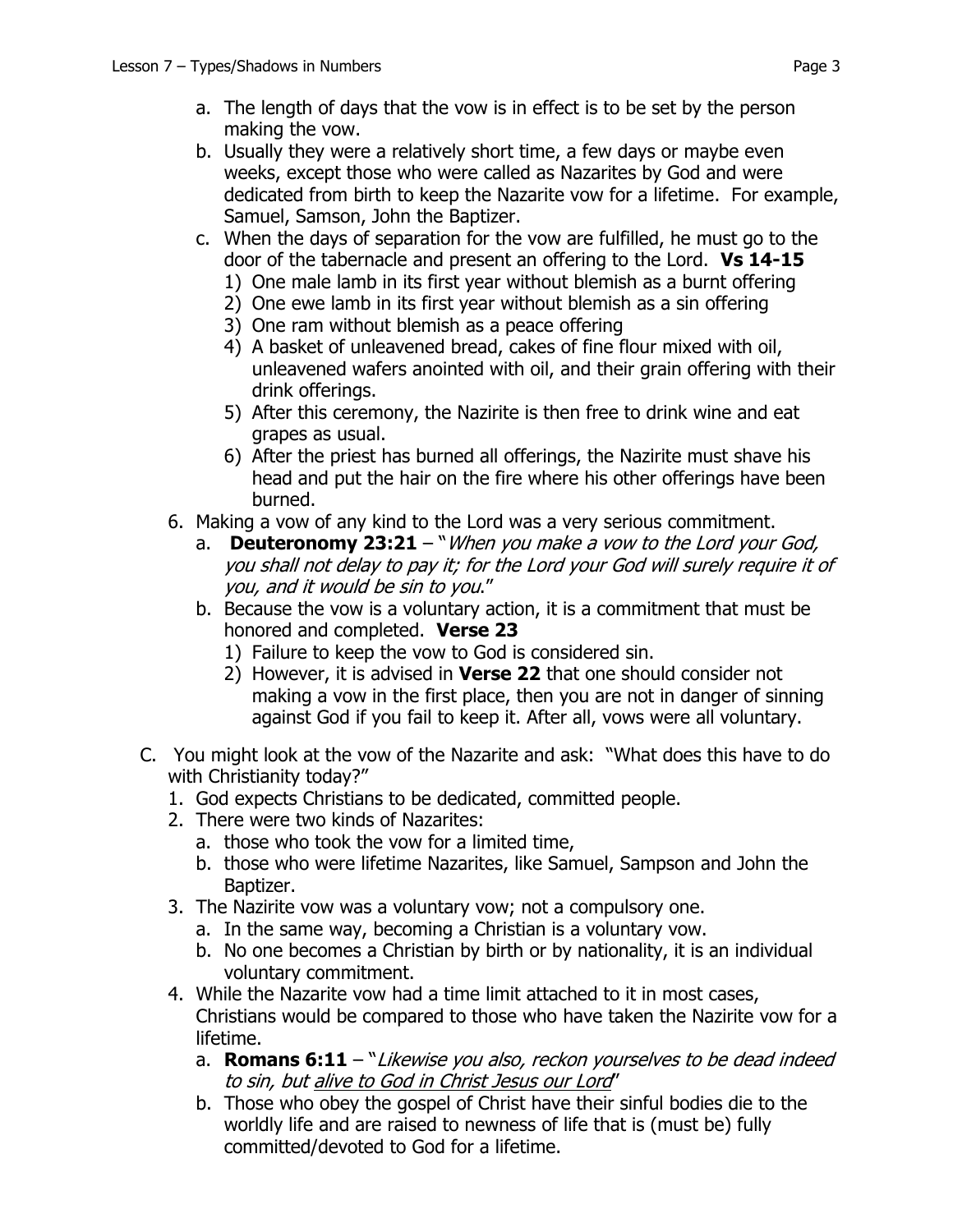- d. This is a part of the plan of salvation that we may not have emphasized enough in our evangelistic efforts.
- e. We have many cases of new Christians losing their enthusiasm after a short time and neglecting the vow they made when they were baptized.
- f. We also have many who never saw it as a vow of total commitment to God and have done the bare minimum to satisfy their conscience regarding their faith. Signs of this are:
	- a) sporadic attendance to worship services
	- b) minimum involvement in the work of the church
	- c) failure to building relationships with other Christians in the church
	- d) little or no personal Bible study in their home
	- e) little evidence of their faith is seen in their day to day lives.
- 2. The Nazirite vow and Baptism are similar to a wedding ceremony where vows are exchanged.
	- 1) Christ has vowed to provide forgiveness of sins and salvation for our eternal souls.

**Romans 6:23** – "For the wages of sin is death, but the gift of God is eternal life in Christ Jesus our Lord."

2) We have promised to leave our worldly lives behind and live a new life dedicated to God.

**Titus 2:11-13** – `*`<sup>11</sup> For the grace of God that brings salvation has* appeared to all men, <sup>12</sup> teaching us that, denying ungodliness and worldly lusts, we should live soberly, righteously, and godly in the present age, 13 looking for the blessed hope and glorious appearing of our great God and Savior Jesus Christ,"

- 3) Although the rules regarding making vows is found in the Old Testament, I am convinced that God still expects His people to keep their vows or commitments to Him today.
	- a) Jesus described those who "fall away" in the parable of the sower. **Luke 8:11-15**
	- b) The seed that fell on rocky soil represented people who have heard the word of God and received it with joy.
	- c) However, in times of temptation they fall away because they have no root to sustain them.
	- d) Also the seeds that fell among thorns are people who have heard the gospel message and received it, but they allow the cares, riches and pleasures of this life to choke them and they never mature enough to bear fruit.
	- e) Those seeds that fell upon good ground heard the gospel and accepted its message with noble hearts, keep their vow and bear fruit with patience.
- 5. Paul scolded some of the first century Christians who found it difficult to abandon the worldly/carnal lives they lived before becoming a Christian. **I Corinthians 3:1-3** – "And I, brethren, could not speak to you as to spiritual people but as to carnal, as to babes in Christ. 2 I fed you with milk and not with solid food; for until now you were not able to receive it, and even now you are still not able; <sup>3</sup> for you are still carnal. For where there are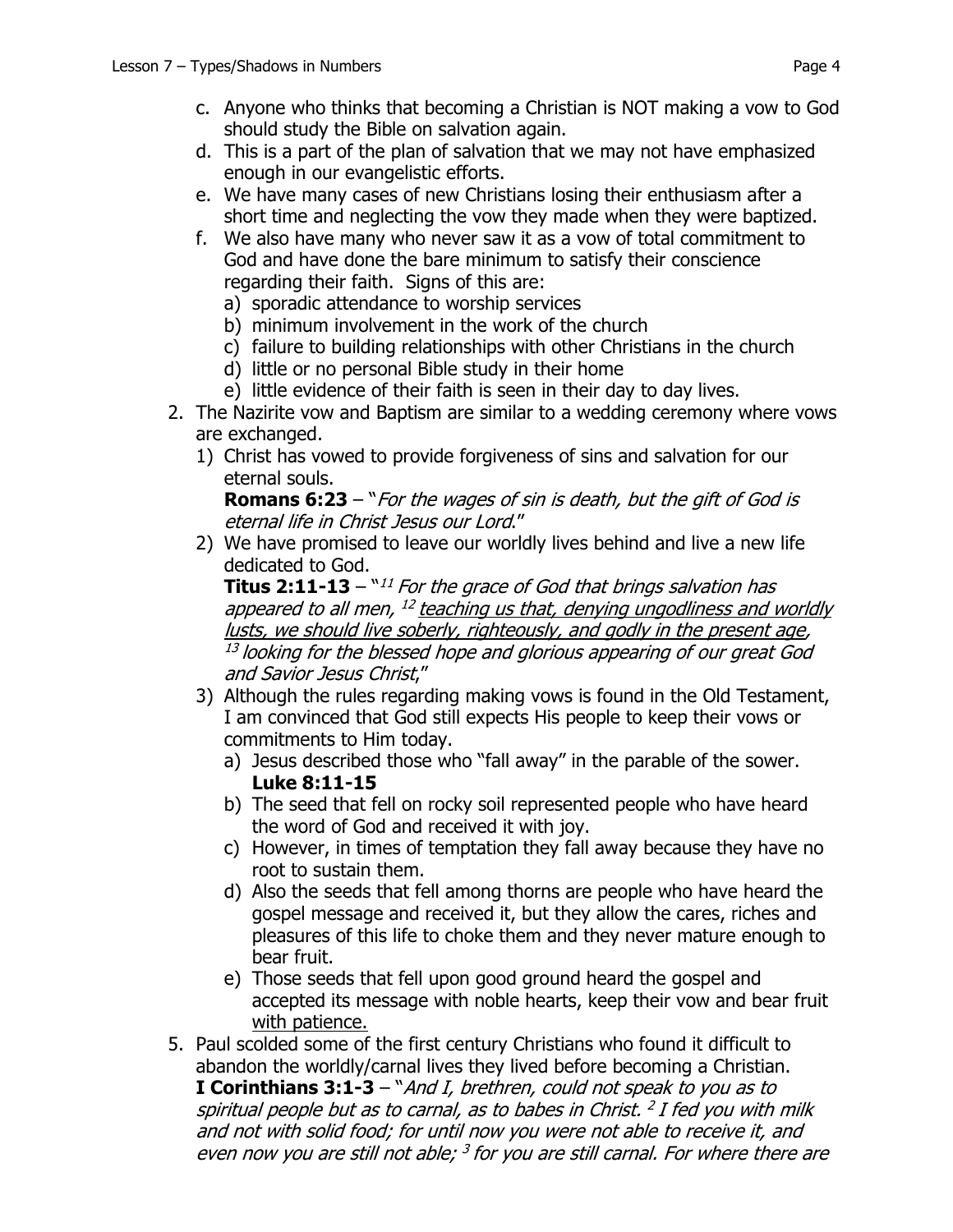envy, strife, and divisions among you, are you not carnal and behaving like mere men?"

- 6. However, there were various examples of New Testament Nazarites in spirit. a. One example might be Epaphroditus.
	- 1) **Philippians 2:29-30** " <sup>29</sup> Receive him therefore in the Lord with all gladness, and hold such men in esteem; <sup>30</sup> because for the work of Christ he came close to death, not regarding his life, to supply what was lacking in your service toward me."
	- 2) Here was a Christian worker who risked his life for Christ's sake.
	- b. Paul would certainly be a notable example of a lifetime Nazarite for God.
		- 1) His entire ministry from his conversion to his martyrdom was certainly out of the ordinary.
		- 2) A Nazarite was prohibited from eating anything coming from the grapevine; and a consecrated Christian must refrain from doing some things which ordinary Christians consider to be all right.
			- a) **I Corinthians 8:13**  "Therefore, if food makes my brother stumble, I will never again eat meat, lest I make my brother stumble."
			- b) **Romans 14:21**  "It is good neither to eat meat nor drink wine nor do anything by which your brother stumbles or is offended or is made weak."
		- 3) A Christian who wants to faithfully serve God must be willing to give up some things that ordinary Christians would refuse to do without.
			- a) The athlete in training often has to give up foods he enjoys or activities he enjoys to spend time in training for athletic events.
			- b) There are times also when Christians must make choices between what is good or permissible and what is better in faith-building efforts.
			- c) We may have to choose between worldly activities and worship services, or gospel meetings, or ministering to needy people.
			- d) Committed Christians will make church meetings or activities the priority when conflicting with activities in our daily lives.
		- 4) The same thing was true in Paul's day, for he wrote:
		- 5) **I Corinthians 9:25**  "And everyone who competes for the prize is temperate in all things. Now they do it to obtain a perishable crown, but we for an imperishable crown."
	- c. Timothy was another example of the Christian Nazirite. Listen to Paul's descriptions of Timothy:
		- 1) **II Timothy 1:5**  "…when I call to remembrance the genuine faith that is in you, which dwelt first in your grandmother Lois and your mother Eunice, and I am persuaded is in you also."
		- 2) **I Timothy 1:1** "... To Timothy, a true son in the faith"
		- 3) **Romans 16:21**  "Timothy, my fellow worker…"
		- 4) **I Corinthians 4:17** "I have sent Timothy to you, who is my beloved and faithful son in the Lord, who will remind you of my ways in Christ, as I teach everywhere in every church."
		- 5) **I Thessalonians 3:2**  "…sent Timothy, our brother and minister of God, and our fellow laborer in the gospel of Christ, to establish you and encourage you concerning your faith,"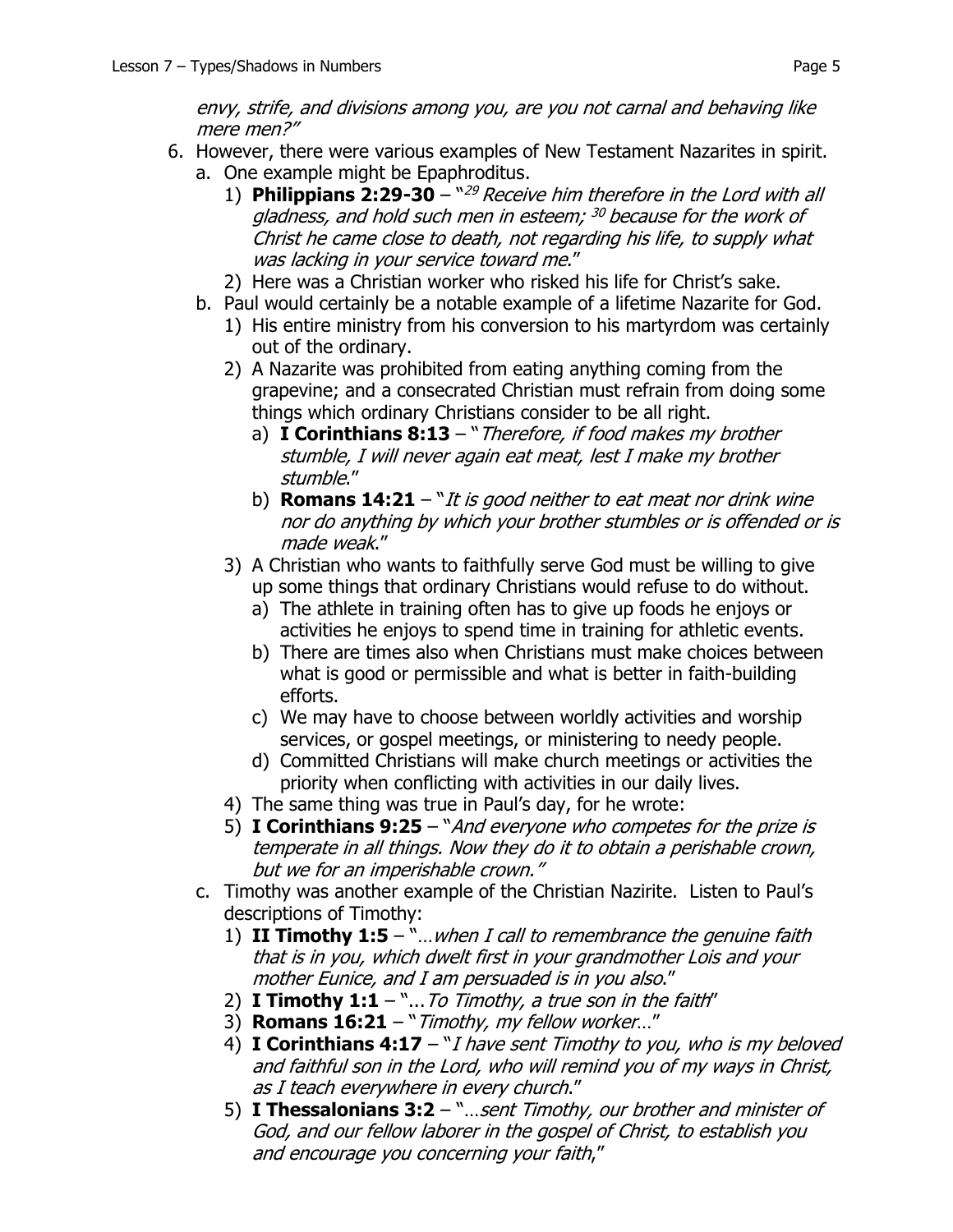- 7. A Nazarite was prohibited from cutting his hair, which was uncommon in his time and may have brought reproach from others for his unkempt appearance.
	- a. A consecrated Christian must also be willing to bear reproach for Christ.
	- b. Peter tells us in **I Peter 4:14** "If you are reproached for the name of Christ, blessed are you, for the Spirit of glory and of God rests upon you. On their part He is blasphemed, but on your part He is glorified."
	- c. A Nazarite was prohibited from touching a dead body; and consecrated Christians must not touch anything that defiles.
		- 1) Just as a Nazirite was defined by touching a dead body, a person who would be a Nazarite for God today must refrain from touching or having anything to do with many defiling things that are all around us in this modern world of ours.
		- 2) II Corinthians 6:16-17 ``<sup>16</sup> And what agreement has the temple of God with idols? For you are the temple of the living God. As God has said: '*I will dwell in them and walk among them. I will be their God, and they shall be My people*.' <sup>17</sup> Therefore, '*Come out from among them and be separate, says the Lord. Do not touch what is unclean, and I*  will receive you. <sup>18</sup>I will be a Father to you, and you shall be My sons *and daughters*'*,* says the LORD Almighty."
	- d. If a Nazarite defiled himself in keeping his vow, he was required to start over again after bringing a trespass offering.
		- 1) When a Christian fails to fulfill his obligation to God, it is required that offer a prayer of forgiveness and then return to serving God.
		- 2) His past faithful service is not discounted, otherwise he would have to be rebaptized.
		- 3) However, he must renew his vow to faithfully serve God the rest of his life.
		- 4) **I John 1:9** "If we confess our sins, He is faithful and just to forgive us our sins and to cleanse us from all unrighteousness."
		- 5) **I John 1:7**  "But if we walk in the light as He is in the light, we have fellowship with one another, and the blood of Jesus Christ His Son cleanses us from all sin."
- 8. The New Testament application of the Nazarite vow is wrapped up in the meaning of the word "sanctification."
	- a. **II Timothy 2:20,21** "But in a great house there are not only vessels of gold and of silver, but also of wood and of earth; and some to honor, and some to dishonor. If a man therefore purge himself from these, he shall be a vessel unto honor, sanctified, and meet for the master's use, and prepared unto every good work."
	- b. Like the Nazirite, we must make it a conscious choice to be dedicated to the work of God.
	- c. Bible study and gaining in maturity is necessary for this to be accomplished. We cannot remain "babes in Christ" forever.
	- d. Although the term "Christian Nazirite" is not a scriptural term, it is a scriptural attitude or aim.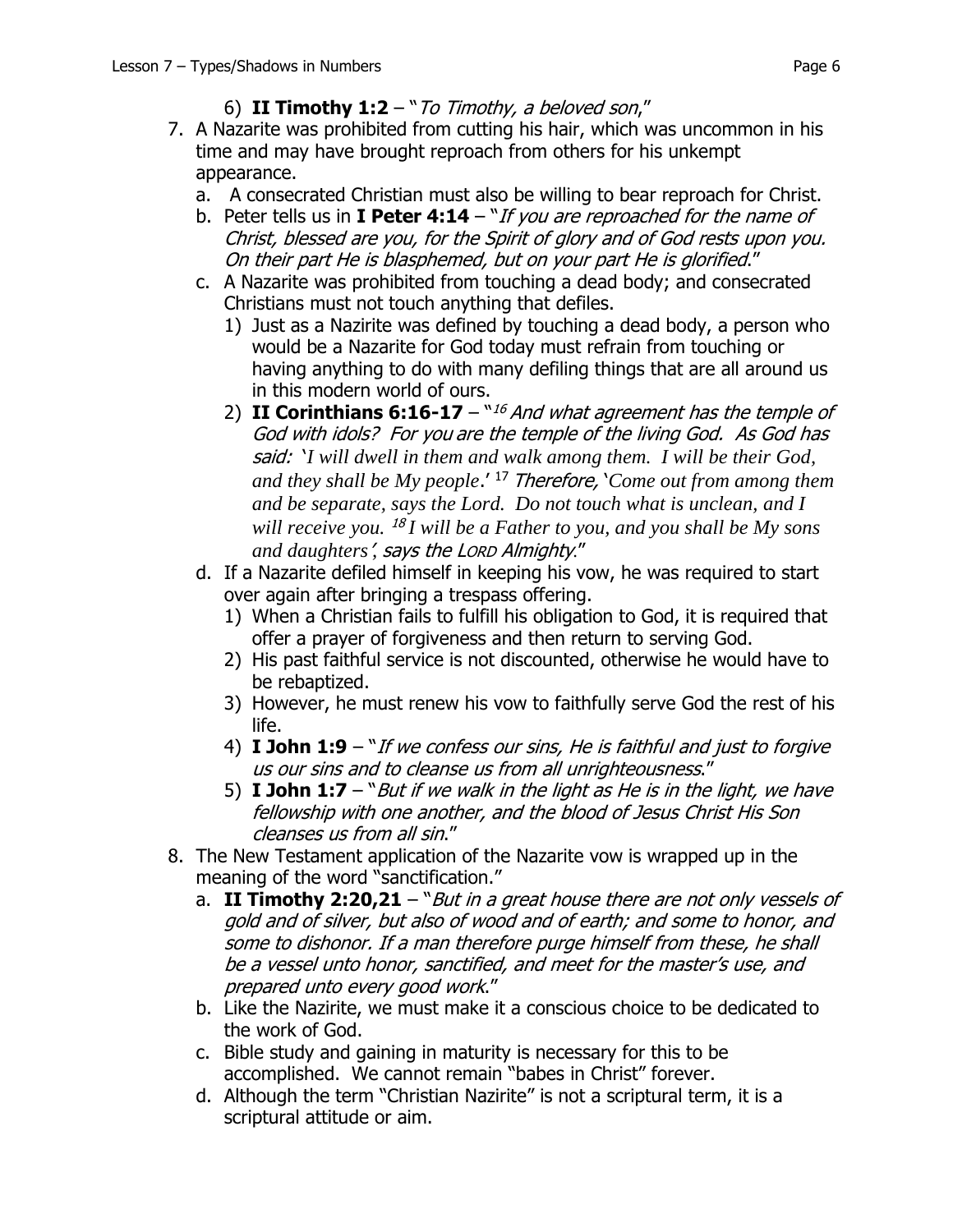e. Every Christian should make it his aim to attain to the status of the Christian Nazirite, committed to doing the work of God every day of their lives.

### **III. Aaron's Rod that Budded**, **A Type of Resurrection Life – Numbers 16-17**

- A. While the Israelites were wandering in the wilderness, some of the members of the congregation began to rebel against the authority of Moses and Aaron.
	- 1. In **Numbers 11**, they complained because they had no meat to eat.
		- a. Moses became overwhelmed with the complaints of the people and begged God to kill him there because the burden was too heavy for him to bear.
		- b. So, God told Moses to gather seventy men of the elders of Israel who would be given the same spirit that God had given Moses, so they could help him control the people and their constant complaining. **Vs. 17 & 25**
	- 2. The second issue of rebellion came from Aaron and Miriam who confronted Moses and said: **Numbers 12:2** – "*Has the Lord indeed spoken only* through Moses? Has He not spoken through us also?" And the Lord heard it."
		- a. Suddenly the Lord said to Moses, Aaron, and Miriam, **Verse 4-5** "Come out, you three, to the tabernacle of meeting! <sup>5</sup> Then the Lord came down in the pillar of cloud and stood in the door of the tabernacle, and called Aaron and Miriam. And they both went forward."
		- b. Have you ever been called to the principal's office as a child, or to the boss's office at work? It is a little scary wondering what kind of trouble you might be in.
		- c. Imagine how Aaron and Miriam felt when they heard these words directly from God:

**Numbers 12:6-10** – "Hear now My words: If there is a prophet among you, I, the LORD, make Myself known to him in a vision; I speak to him in a dream. <sup>7</sup> Not so with My servant Moses; He is faithful in all My house. <sup>8</sup> I speak with him face to face, even plainly, and not in dark sayings; and he sees the form of the LORD. Why then were you not afraid to speak against My servant Moses?"

- d. Hadn't they seen enough demonstration of God's power to know that He sees all they do and hear all they say?
- e. God was angry with them and He caused Miriam to be covered with leprosy.
- f. Moses begged God not to punish her so harshly, so God relented and said that she must be shut out of the camp for seven days.
- 3. The third act of rebellion occurred when God told Moses to send out the twelve spies (one from each tribe) to check out the land of Canaan before going in to conquer it.
	- a. When they came back to give Moses their report, they confirmed that the land was flowing with milk and honey.
	- b. BUT, they were afraid because the people were very large and strong and their cities were fortified. **Vs. 28**
	- c. Caleb spoke up immediately and said: "Let us go up at once and take possession, for we are well able to overcome it."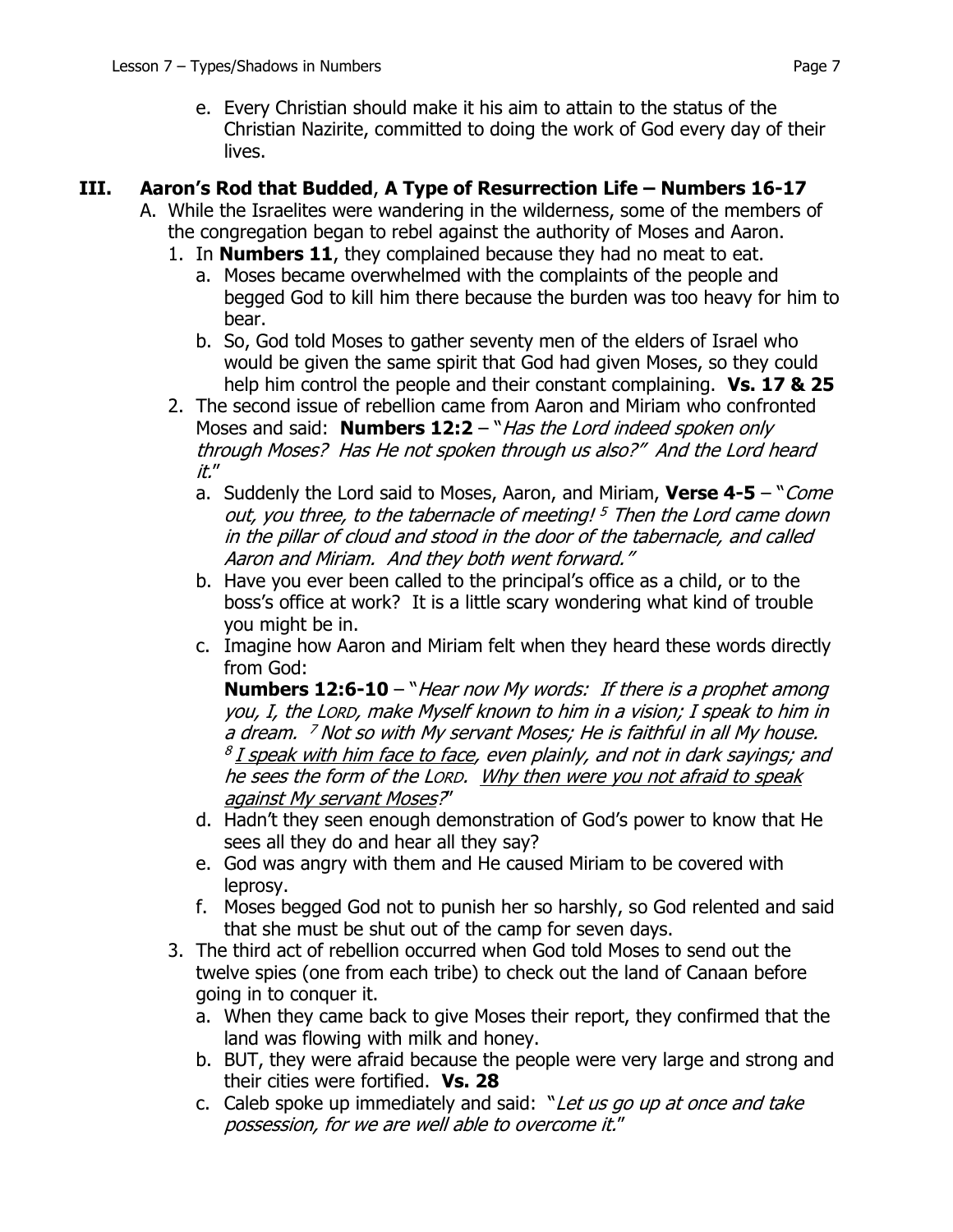- d. But ten of the spies said that the people were giants and the people cried all night long and complained against Moses and Aaron for bringing them out to the wilderness to die.
- e. Caleb and Joshua begged the people not to rebel against God or fear the people of the land because the Lord was with them and they would be successful.
- f. But the congregation began to stone Caleb and Joshua.
- g. Again, God was angry and said: Numbers 14: 11-12 "How long will these people reject Me? And how long will they not believe Me, with all the signs which I have performed among them? 12 I will strike them with the pestilence and disinherit them, and I will make of you a nation greater and mightier than they."
- h. Again, Moses begged God not to destroy them, since it would give the Egyptians cause to accuse God of taking the Israelites out to the wilderness to kill them.
- i. Moses did not want the heathen inhabitants of the land to think that God was incapable of taking Israel to the land He had promised.
- j. However, because of the lack of faith in that generation, God declared that none of them would live to see the promised land and that they would die in the wilderness, except for Caleb and Joshua.
- k. Israel would spend one year in the wilderness for each of the 40 days the spies were in the land. **Numbers 14:34**
- 4. The fourth act of rebellion came from a small group of Israelites.
	- a. You would think that this would be a lesson that was not soon forgotten, but not with these stubborn Israelites.
	- b. Three men, Korah, Dathan and Abiram gathered 250 men from among the Israelites and rose up before Moses saying: **Numbers 16:3** – "You take too much upon yourselves, for all the congregation is holy, every one of them, and the LORD is among them. Why then do you exalt yourselves above the assembly of the LORD?"
	- c. Moses responded by telling them that on the next day, God would choose the one He wants to come near Him. **Vs. 5**
	- d. Moses reminded them that they were gathered together against the Lord. **Vs. 11**
	- e. Moses instructed all of the men to come with their censers to the door of the tabernacle on the next day when God would make his decision known.
	- f. When they gathered there, God was angry and was ready to destroy the whole congregation of Israel, but Moses begged Him not to punish all of the people for the sins of a few.
	- g. Then God ordered everyone to get away from the tents of Korah, Dathan, and Abiram.
	- h. **Numbers 16:28-33** " <sup>28</sup> And Moses said: "By this you shall know that the LORD has sent me to do all these works, for I have not done them of my own will. <sup>29</sup> If these men die naturally like all men, or if they are visited by the common fate of all men, then the Lorp has not sent me. <sup>30</sup> But if the LORD creates a new thing, and the earth opens its mouth and swallows them up with all that belongs to them, and they go down alive into the pit, then you will understand that these men have rejected the LORD." <sup>31</sup> Now it came to pass, as he finished speaking all these words, that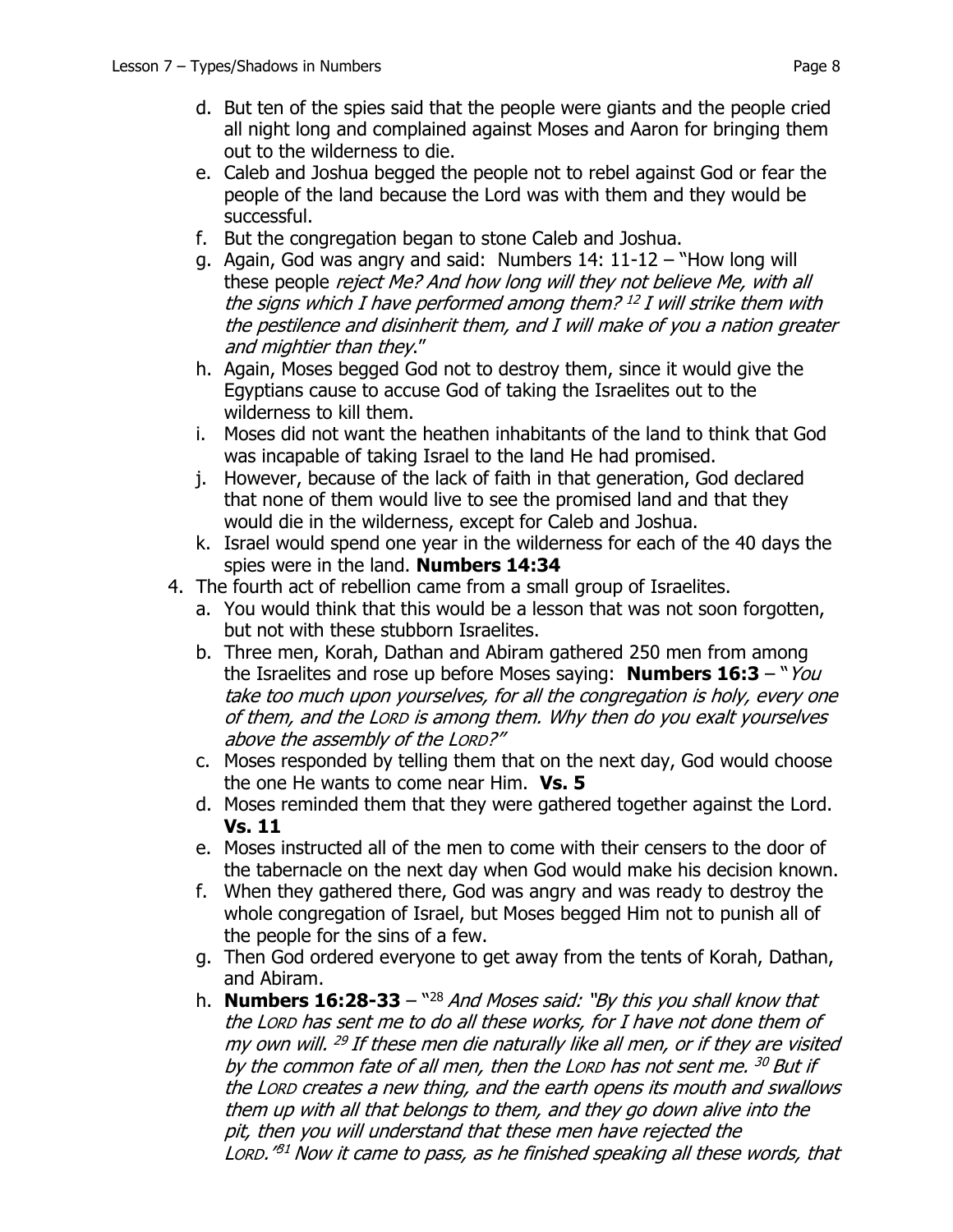the ground split apart under them, <sup>32</sup> and the earth opened its mouth and swallowed them up, with their households and all the men with Korah, with all their goods. <sup>33</sup> So they and all those with them went down alive into the pit; the earth closed over them, and they perished from among the assembly."

- i. **Verse 35**  "And a fire came out from the Lord and consumed the two hundred and fifty men who were offering incense."
- 5. These Israelites are stubborn if nothing else, so the very next day the whole congregation gathered to complain against Moses and Aaron saying: **Numbers 16:41** – "You have killed the people of the Lord."
	- a. When they said this, suddenly the pillar of cloud covered the tabernacle and the "glory of God appeared". **Vs. 42**
	- b. Once again God was ready to wipe out the whole congregation of Israel.
	- c. Moses instructed Aaron to hurry and put incense of the altar and make atonement for the people because a plague had already started to spread among the people. **Vs. 46**
	- d. So, Aaron took the incense and made atonement for the people, then he stood between those who were dead from the plague and the living Israelites and the plague was stopped.
- B. After all this rebellion, God instructed Moses to conduct a test that would prove to the people once and for all who was chosen by God for leadership among the Israelites. **Numbers 17**
	- 1. Moses was told to get a rod from the leader of each tribe, twelve rods in all.
	- 2. Moses was to write the name of each man on his rod, with Aaron's name on the tribe of Levi.
	- 3. These rods were to be placed in the tabernacle and left overnight.
	- 4. The next morning Moses went into the tabernacle and brought out all of the rods to show to the congregation of Israel.
	- 5. They all saw that Aaron's rod had sprouted and put forth buds, had produced blossoms and yielded ripe almonds. A full life cycle came from a dead stick.
	- 6. Then God confirmed to the people that the tribe of Levi was chosen. **Numbers 18:6-7 – "**<sup>6</sup> Behold, <u>I Myself have taken your brethren the Levites</u> from among the children of Israel; they are a gift to you, given by the LORD, to do the work of the tabernacle of meeting. <sup>7</sup> Therefore you and your sons with you shall attend to your priesthood for everything at the altar and behind the veil; and you shall serve. I give your priesthood to you as a gift for service, but the outsider who comes near shall be put to death.**"**
- C. The budding of Aaron's rod settled the question of the supremacy of the Aaronic priesthood over ancient manmade religions; and is thus a type of the resurrection of Christ that forever settled the question of the supremacy of Christianity over all other religions.
	- 1. Peter confirmed on the Day of Pentecost (**Acts 2**) that the long-prophesied Messiah has come and established a better covenant between God and mankind.

**Acts 2:22-24** – "Men of Israel, hear these words: Jesus of Nazareth, a Man attested by God to you by miracles, wonders, and signs which God did through Him in your midst, as you yourselves also know— <sup>23</sup> Him, being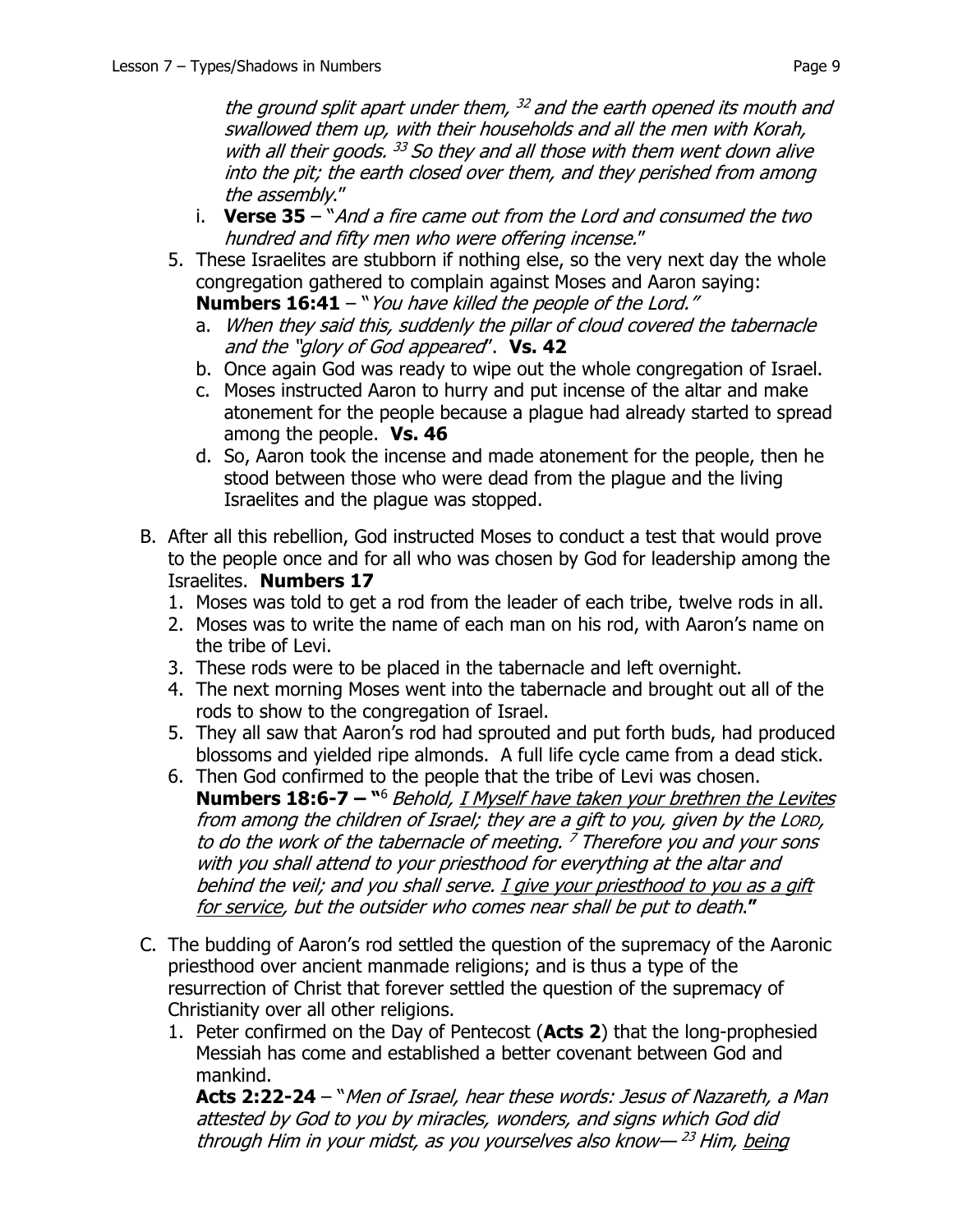delivered by the determined purpose and foreknowledge of God, you have taken by lawless hands, have crucified, and put to death; <sup>24</sup> whom God raised up, having loosed the pains of death, because it was not possible that He should be held by it."

- 2. Aaron was chosen to be High Priest and upon his death only a descendant of Aaron could mediate between God and the Israelites.
	- a. Jesus died on the cross and became the High Priest for Christians, even though He was not from the tribe of Levi.
	- b. This was a sign that the New Covenant between God and mankind was very different from the Old Covenant (Law of Moses).
	- c. The Old Law had become obsolete. **Hebrews 8:13**  "In that He says, "A new covenant," He has made the first obsolete. Now what is becoming obsolete and growing old is ready to vanish away."
	- d. God cannot have two different covenants in effect at the same time; as one ends the other begins and the death of Christ on the cross was that point in time when the change became effective.
- 3. The dry, dead stick that was Aaron's staff, brought forth life and produced mature fruit.
- 4. This is a shadow of the death, burial and resurrection of Jesus Christ which resulted in a new immortal life, which was made available to all of mankind who hear the gospel message and are baptized into a "new life".

## **III. CONCLUSION**

- A. The Nazirite vow should be a great example to Christians today to remind us that we must consciously dedicate out lives to the service of God.
	- 1. Our jobs are simply a means of supporting our families while we are doing the work of God.
	- 2. Education is simply a means to getting a job to support our families, while we are doing the work of God.
	- 3. Our children are not only precious to us personally, but they are precious to God and we are responsible for guiding their souls toward heaven.
	- 4. Our friends are important to us, but they should be selected from people who will encourage our service to God and not detract from it.
	- 5. Our possessions are simply blessings from God that are to be used in His service however and whenever we can.
- B. The account of Aaron's rod that produced buds, flowers and ripe almonds should remind us of the regeneration available to us in Jesus Christ.
	- 1. Many people in this world think that death is the final event in our lives; how wrong they are  $-$  it is the beginning of eternity.
	- 2. Where we will spend eternity is a choice each person must make for himself.
	- 3. God wants everyone to "be saved and come to a knowledge of the truth." **I Timothy 2:4**
	- 4. God has always planned to provide a method of reconciliation of sinful mankind with Him, but He has given us the gift of free will, so that those who worship Him will do it by choice.
	- 5. There is no sin that God cannot forgive, as long as we have life and a sound mind to choose to obey the gospel.